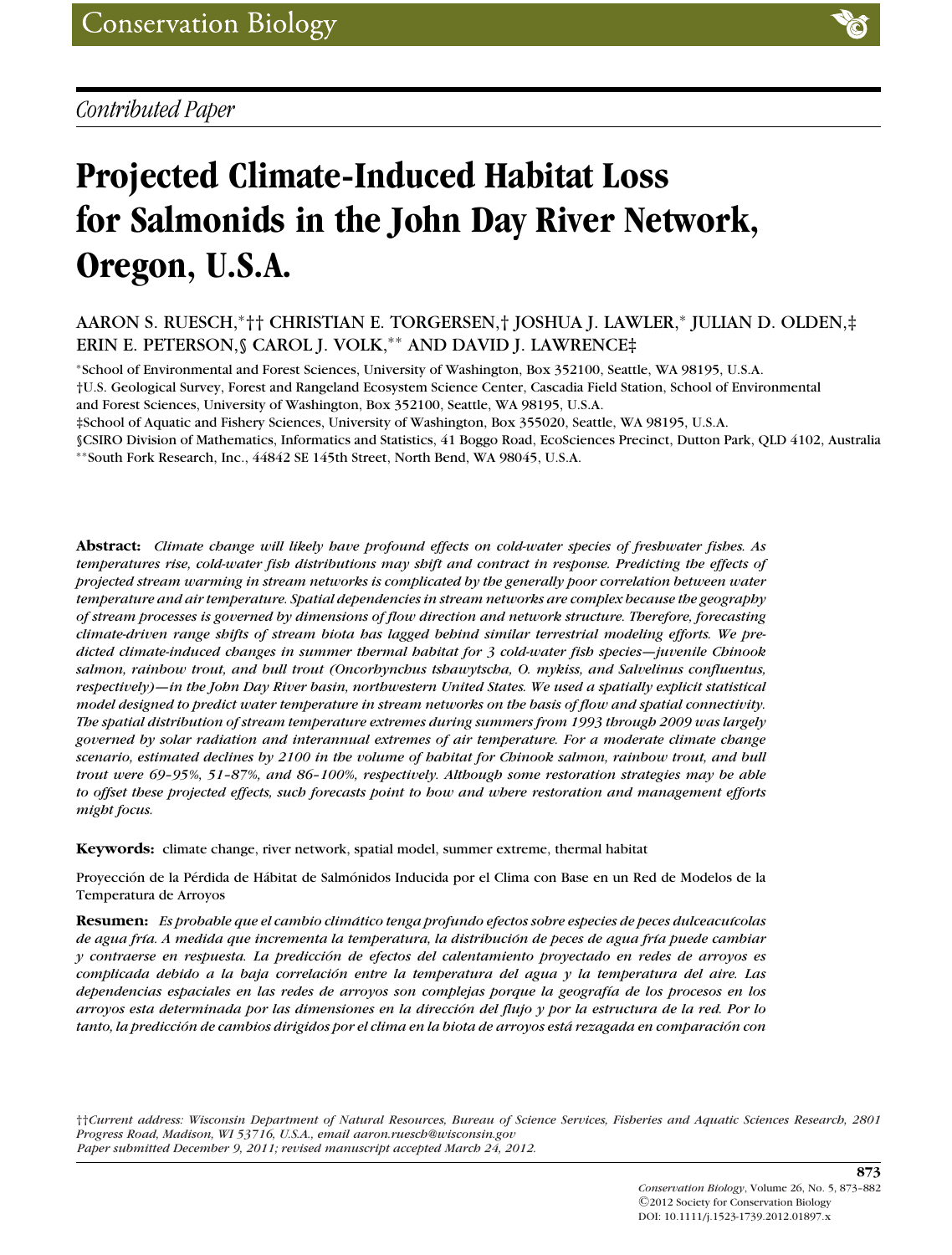*lo esfuerzos de modelado terrestre. Pronosticamos cambios inducidos por el clima en el habitat t ´ ´ermico de 3 especies de peces de agua fr´ıa – Oncorhynchus tshawytscha, O. mykiss y Salvelinus confluentus – en la Cuenca del R´ıo John Day, en el noroeste de Estados Unidos. Utilizamos un modelo estad´ıstico espacialmente expl´ıcito disenado para pronosticar la temperatura del agua en redes de arroyos con base en el flujo y la conectividad ˜ espacial. La distribucion espacial de los extremos de temperatura en los arroyos durante los veranos de ´ 1993 a 2009 estuvo determinada principalmente por la radiacion solar y los extremos interanuales de la ´ temperatura del aire. En un escenario de cambio climatico moderado, estimamos que las declinaciones en ´ 2100 en el volumen de habitat de Oncorhynchus tshawytscha, O. mykiss y Salvelinus confluentus fueron ´ de 39–95%, 51–87% y 86–100%, respectivamente. Aunque algunas estrategias de restauracion pueden ser ´ capaces de compensar estos efectos proyectados, tales predicciones apuntan hacia como y donde se pueden enfocar los esfuerzos de restauracion y manejo. ´*

**Palabras Clave:** cambio climático, extremo de verano, hábitat térmico, modelo espacial, red hidrológica

# **Introduction**

Changing climate has caused systemic reorganization of many ecosystems globally (Parmesan 2006), and both recent and projected changes have promoted heightened interest in the vulnerability of freshwater organisms (Poff et al. 2002; Heino et al. 2009). Trout, char, and salmon (Salmonidae), as cold-water stenotherms, represent some of the freshwater species most sensitive to increases in temperature. This sensitivity, combined with their current status, has drawn attention to climate-related research on salmonids (Ruckelshaus et al. 2002; Schindler et al. 2003). Results of previous studies show that measuring and forecasting climate-driven changes in stream environments is difficult because the spatial structure of river networks is complex (Heino et al. 2009). Research investigating the effects of climate change on freshwater salmonid habitat generally focuses on coarse spatial resolutions at which network structure may be irrelevant (Eaton & Scheller 1996; Keleher & Rahel 1996), and on migration within downstream reaches, where temperature variability is often limited (e.g., Quinn & Adams 1996). However, flow and water temperatures in headwater reaches (where juvenile and oversummering salmonids often occur) tend to be more susceptible to weather extremes during summer months. Therefore, potentially intensified weather events due to climate change may compromise the probability of persistence during these life stages (Mantua et al. 2010).

Increases in summer stream temperature may reduce thermal habitat to only the coolest pools, tributary junctions, and headwater reaches (Crozier et al. 2008). In the southern extents of salmonids' ranges, thermal habitat for juveniles is reduced substantially in summer (Ebersole et al. 2001). Several researchers have empirically documented thermal tolerances of rainbow trout (*Oncorhynchus mykiss*), Chinook salmon (*O. tshawytscha*), and bull trout (*Salvelinus confluentus*) (Eaton et al. 1995; Dunham et al. 2003; Wenger et al. 2011). The primary challenge for forecasting the effects of climate change on the distribution of thermal habitat is to model spatial and temporal variability of stream temperature.

Many attempts have been made to quantify the complexity of stream temperature with mechanistic models that compute stream temperature from energy-budget equations (e.g., Chen et al. 1998) and correlative models that incorporate a set of covariates that either directly or indirectly influence stream temperature (reviewed by Webb et al. 2008). In general, correlative models of stream temperature fail to address the spatial connectivity between locations in the stream network. The physical characteristics of any stream location (including stream temperature) may be highly autocorrelated, particularly when locations are connected by flow (Cooper et al. 1997). Recently, geostatistical network models have been developed, which incorporate flow-dependent, networkbased theory and have resulted in more accurate predictions when data are spatially correlated (Webb et al. 2008; Isaak et al. 2010; Peterson & Ver Hoef 2010). Because many abiotic and biotic processes depend on annual, seasonal, and diel fluctuations in stream temperature (Caissie 2006) and stream temperature is often dependent on landscape and climate characteristics that can be remotely sensed, network-based geostatistical methods allow one to assess climate-induced changes in thermal habitat both more efficiently and with greater precision than with ordinary least-squares regression.

We built and applied a geostatistical network model of stream temperature to forecast potential climateinduced changes in the availability of thermal habitat for 3 salmonid species of conservation concern throughout a river network. We sought to quantify potential loss of summer habitat for juvenile spring-migrating Chinook salmon, juvenile summer-migrating rainbow trout (although resident rainbow trout occur sympatrically), and all life stages of bull trout. Using predictions of stream temperature, we inferred where thermal habitat exists on the basis of empirically derived thermal tolerances (Eaton et al. 1995; Rieman & Chandler 1999) and forecasted changes in the spatial distribution of that habitat in the future. We aimed to advance understanding of how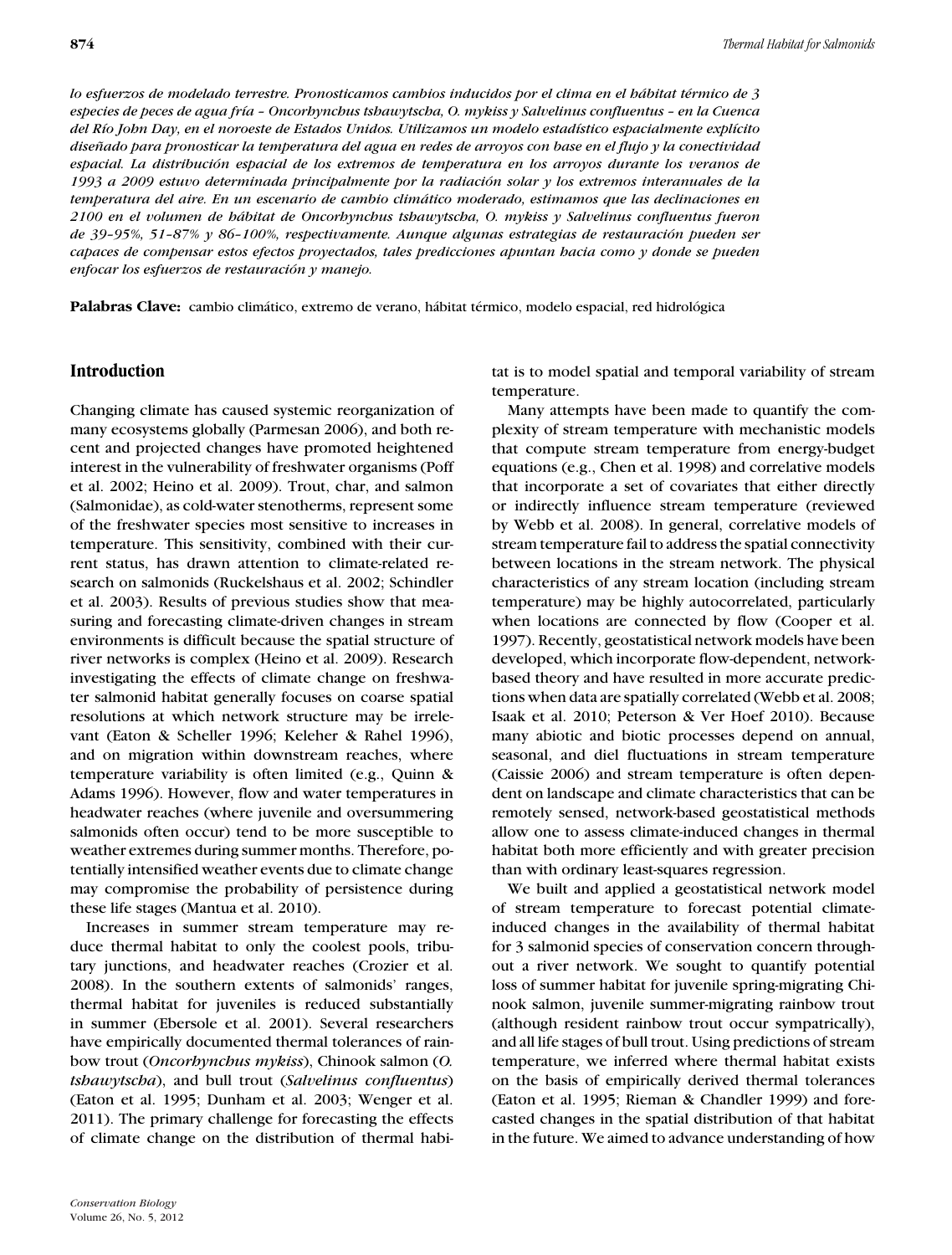threatened cold-water fish species will be affected by a warming climate. To do so, we increased the resolution of predictions of stream temperature on the basis of a new modeling framework and investigated differential responses of 3 salmonid species at the margin of their thermal range.

## **Methods**

#### **Study Area and Focal Species**

The John Day River is an unimpounded tributary of the Columbia River in north-central Oregon (U.S.A.) (Supporting Information). The John Day basin encompasses a large drainage area  $(21,000 \text{ km}^2)$  and supports warmwater fish species in the lower reaches and cold-water species in the headwaters (Torgersen et al. 2006). The lower reaches are dominated by cyprinids, catostomids, and nonnative centrarchids, whereas the upper reaches are dominated by salmonids. Juvenile Chinook salmon and rainbow trout occupy thermally marginal reaches during the summer months when temperatures peak. Therefore, our modeled results are only applicable to that life stage. Bull trout require cold water, which is limited to the upper reaches of the basin, and we included all life stages of this species in our model.

Wild anadromous rainbow trout (i.e., steelhead) of the John Day River are listed under the U.S. Endangered Species Act (ESA) as a threatened evolutionarily significant unit of the middle Columbia River basin in the Pacific Northwest (U.S.A.). The upper John Day River contains critical habitat for steelhead. Chinook salmon in the lower Columbia River are listed as a threatened evolutionarily significant unit under the ESA. The John Day River supports one of the last remaining robust populations of wild Chinook salmon in the Columbia River basin (Carmichael et al. 2001), and it may be a source population for those populations that are threatened with extirpation in downstream main-stem reaches. Under the ESA, bull trout are listed as threatened within the conterminous United States, but throughout most of the John Day watershed they are at risk of extirpation due to climate change (Rieman et al. 2007).

#### **Stream Temperature Modeling**

Our approach to modeling the potential change in thermal habitat for salmonids had 3 components: modeling stream temperature as a function of landscape and climate (Supporting Information), modeling and subsequently forecasting stream temperature as a function of landscape and climate with specific emphasis on changing air temperature, and calculating lost habitat on the basis of whether thermal-tolerance temperatures were exceeded. To identify thermal habitat, we used empirically derived (Eaton et al. 1995; Pacific Northwest U.S. database, Dunham et al. 2003) thermal tolerances of each of the 3 salmonid species. We based these tolerances on the maximum weekly mean stream temperature (MWMST) (yearly maxima of a 7-day moving average) for each species. To this end, we built a statistical model to predict MWMST:

$$
\text{MWMST}_Y = \max_{t, Y} \left\{ \left( \overline{T}_{t-3} + \overline{T}_{t-2} + \dots + \overline{T}_{t+3} \right) / 7 \right\},\tag{1}
$$

where  $\overline{T}$  is the mean temperature observation at day *t* and year *Y*. We collected stream temperature data with digital temperature loggers accurate to within 0.53 ◦C (Tidbit, Water Temp Pro, and Hobo Pendant, Onset, Cape Cod, MA, U.S.A.). In collaboration with the Northwest Fisheries Science Center (National Oceanic Atmospheric Administration), we compiled data from 298 independent data-collection events from 1993 to 2007 (Supporting Information). All data-collection events represented continuous sampling from 21 June through 21 September within a single year from 1993 to 2009. Sampling intervals were ≤60 minutes, and MWMST was ≤30 ◦C (Dunham et al. 2005). We assumed that recorded temperatures above 30 ◦C were air temperatures.

We compiled a set of candidate covariates (Supporting Information) of stream temperature previously identified in the literature (Caissie 2006; Webb et al. 2008) and appended them to the NHDPlus data set (Environmental Protection Agency and Horizon Systems 2008). We retrieved most covariates from NHDPlus value-added attribute tables. To compute covariates that were not included in NHDPlus, we used a combination of ArcGIS Desktop (version 9.3.1) (ESRI 2009), NHDPlus CA3T (Horizon Systems 2008), and R statistical software (R Development Core Team 2010). We undertook exploratory analyses of potential covariates of MWMST by visually analyzing bivariate scatterplots and log-transforming skewed distributions. We used the covariates that exhibited the closest relation to MWMST to develop a set of a priori candidate models (Burnham & Anderson 2002) (Supporting Information). In each candidate model, only one metric of air temperature (or any variable closely correlated with air temperature) was included. We used nonspatial linear models for candidate model selection because they are more computationally efficient to fit than geostatistical models. Also, nonspatial model selection tends to include additional covariates that may not be significant within a geostatistical model, rather than omitting potentially significant covariates (Ver Hoef et al. 2001).

Variables that fit the above criteria (i.e., cumulative riparian solar exposure [CRSE] and maximum weekly maximum air temperature [MWMAT]) are described below (see Results section and Table 1 for the functional form of the final model). We computed CRSE from 3 data sets: mean annual solar radiation (modeled with ArcGIS Solar Analyst), percent canopy cover derived from LANDFIRE (Rollins et al. 2006), and potential riparian land cover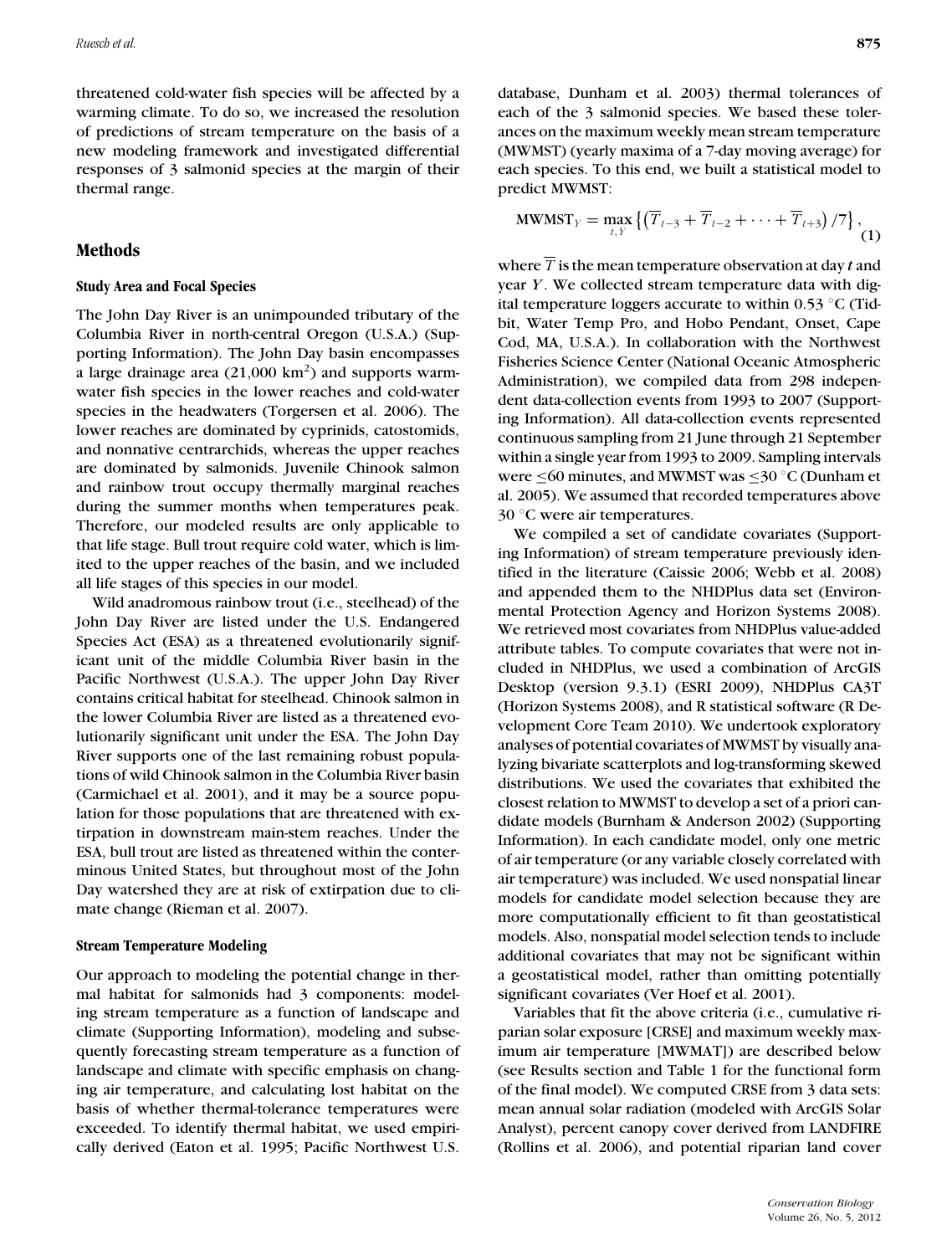**Table 1. Summary statistics of the covariates of the geostatistical model for predicting maximum weekly mean stream temperature (MWMST) in the John Day River network.**<sup>∗</sup>

∗*Predictions were based on log-transformed cumulative riparian solar exposure (CRSE) and maximum weekly maximum air temperature (MWMAT).*

*Abbreviation: GW, gigawatts.*

extracted from the LANDFIRE biophysical settings data set. We computed CRSE as follows:

$$
\text{CRSE} = \sum_{p} R_p S_p (1 - C_p), \tag{2}
$$

where  $R$  is the riparian land cover  $(1, r$  riparian;  $0, n$  onriparian), *S* is the solar radiation, and *C* is the percent canopy cover at every *p*th pixel. We then summed the product of  $R_p S_p (1 - C_p)$  by accumulating values downstream with CA3T. The final CRSE data product was a model of the accumulated solar radiation that penetrates through canopy cover and reaches the stream.

To calculate MWMAT, we gathered daily records from 4 Western Regional Climate Center Remote Automatic Weather Stations (WRCC 2010): Case, Board Creek, Fall Mountain, and North Pole Ridge. For each year, *Y*(*Y* = 1993–2009), we calculated MWMAT as

MWMAT*<sup>Y</sup>*

$$
= \frac{\sum\limits_{W=1}^{4} \left[ \max_{t} \left\{ \left( T_{W,t-3} + T_{W,t-2} + \cdots + T_{W,t+3} \right) / 7 \right\} \right]}{4}, \tag{3}
$$

where  $T_{w,t}$  is the maximum air temperature observed at a weather station, *W* (station 1, 2, 3, or 4), on day *t.*

#### **Geostatistical Network Model of MWMST**

Our data were spatially autocorrelated due to the relatively large number of observations collected within a single catchment. Analyses of spatially autocorrelated data require spatial statistical methods because the assumption of independence is violated, and thus many conventional statistical methods are inappropriate (Legendre 1993). Therefore, we built the stream–temperature model with a geostatistical method designed to represent the spatial configuration, longitudinal connectivity, and flow volume and direction in stream networks (Peterson & Ver Hoef 2010; Ver Hoef & Peterson 2010). These models are based on moving averages, which permit valid autocovariances to be generated on the basis of a variety of hydrologic, or watercourse (Olden et al. 2001; Ganio et al. 2005), relations. For example, when water flows from an upstream location to a downstream location, the locations are considered flow-connected, whereas 2 locations that are in the same network (i.e., they share a common outlet somewhere downstream) but do not share flow are considered flow unconnected. The form of the equation is similar to a standard linear model,  $y = X\beta + \varepsilon$ , where the matrix **X** explains vector **y** on the basis of parameters  $β$ . In the standard linear model, random errors are contained in the vector ε. In the geostatistical network model (Supporting Information), the error term can be expanded,  $\mathbf{y} = \mathbf{X}\boldsymbol{\beta} + \mathbf{z} + \boldsymbol{\epsilon}$ , where **z** is spatially autocorrelated random variables (Ver Hoef & Peterson 2010).

We implemented the geostatistical model selection process in 2 steps. First, we selected the fixed effects for the final model by comparing candidate model performance with conventional spatial autocovariance models (on the basis of weight of evidence measured with Akaike's information criterion [AIC]) (Buckland et al. 1997; Burnham & Anderson 2002) with a geostatistical network model. Second, we used root mean square prediction error (RMSPE) to compare spatial autocovariance models (Ver Hoef & Peterson 2010). In total, we fit 7 geostatistical models in the SSN package (Ver Hoef et al. 2012) in R statistical software (R Development Core Team 2010). We fit spatial autocovariance models to pairwise watercourse distances and spatial weights that we calculated with 2 ArcGIS toolsets: functional linkage of water basins and streams (FLoWS) (Theobald et al. 2006) and spatial tools for the analysis of river systems (STARS) (Peterson & Ver Hoef 2012). We based the spatial weights on modeled annual average flow (Jobson 1996). To select the most accurate spatial autocovariance models, we generated leave-one-out cross-validation predictions for each model and calculated RMSPE and the squared Pearson correlation  $(r^2)$  between the observations and the predictions. The model with the most accurate predictions, represented by the lowest RMSPE, was selected as the final model.

#### **Future Projections**

We used the final model and projected future air temperature (MWMAT $_{GCM}$ , where GCM is a general circulation model used to predict future air temperature) to generate 3 sets of MWMST predictions. We computed future air temperatures from 3 different GCM estimates. We used a midrange greenhouse gas emissions scenario (A1B) (Solomon & Intergovernmental Panel on Climate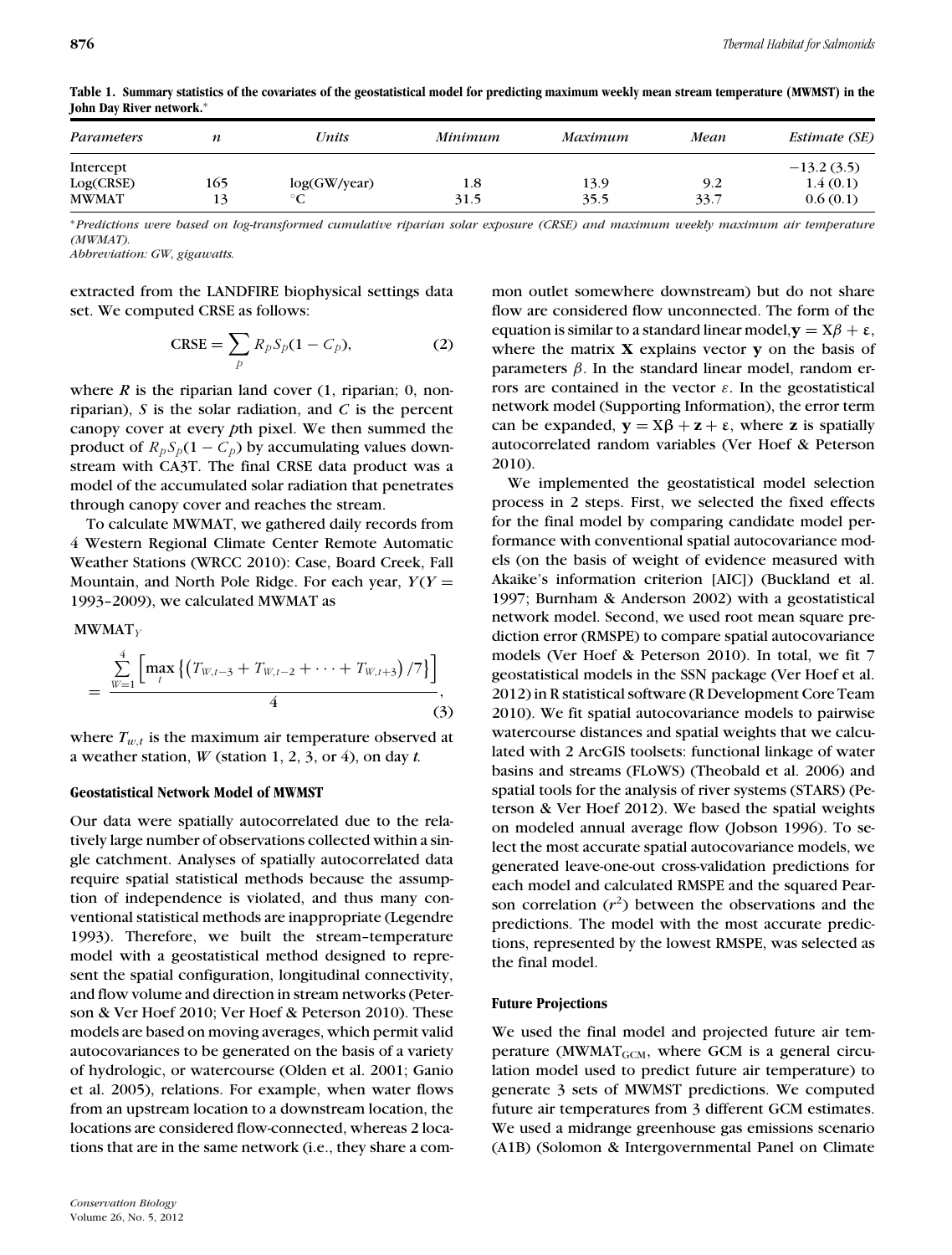

*Figure 1. Historical (o) and projected future (GCMs [general circulation models] A, B, and C) variability of maximum weekly maximum air temperature (MWMAT). Boxplots indicate the median, minimum, maximum, and interquartile range of historical and future MWMAT (A, low [ECHAM5/MPI-O]; B, medium [CNRM-CM3]; C, high [UKMO-HadCM3]). The MWMATGCM appears to vary more frequently than annually because the hybrid delta method ( Hamlet et al. 2010) extracts the historical pattern of variability from the period 1915–2006 (i.e., 91 years of variability over the period 2070–2099).*

Change 2007) that predicts a decline in energy production from fossil fuels and an asymptotic concentration (approximately 600 ppm) of atmospheric  $CO<sub>2</sub>$  by the year 2100. We chose the following GCMs on the basis of their forecasting performance in the Pacific Northwest (Hamlet et al. 2010): ECHAM5/MPI-O, CNRM-CM3, and UKMO-HadCM3. We also wanted to compare future MWMST with present conditions. Thus, we calculated a baseline MWMAT over the full observation period,  $MWMAT<sub>o</sub>$  (average of all MWMAT observations from 1993 to 2009), and used that estimate to predict MWMST under typical MWMAT conditions (Fig. 1). To calculate  $MWMAT_{GCM}$ , we used climate projections that were downscaled in dimensions of space and time (Mote & Salathe 2010). These data were downscaled from the typical GCM cell resolution of 1–3◦ (roughly 100–300 km at  $\pm$ 45° latitude) to a 1/16th° resolution (6 km at  $\pm$ 45° latitude) and temporally downscaled from 1 month to daily temporal resolution with a hybrid delta approach (Hamlet et al. 2010). For each of the 4 1/16th◦ cells closest to the 4 weather stations in the John Day basin (Supporting Information), we calculated a mean value of MWMAT across all years within the anticipated range of future variability. We then averaged the 4 mean values to describe the MWMAT in the entire basin for an average year expected for 2070–2099.

For each of the 3 values of  $MWMAT_{GCM}$  that corresponded to the 3 GCM estimates for 2070–2099, we calculated the loss of habitat for each of the 3 species on the basis of estimated thermal tolerances. We used a thermal tolerance of 24.0 ◦C MWMST for Chinook salmon and rainbow trout (Eaton et al. 1995). This temperature is the 95th percentile for a Gaussian probability density function that corresponds to the mean, standard deviation, and sample size of MWMST for the sample set of observations for the species. We used methods from Eaton et al. (1995) and a sample set of 237 bull trout observations corresponding to values of MWMST collected across the Columbia River Basin (Rieman & Chandler 1999) to estimate a thermal tolerance of 14.4 ◦C for bull trout. To ensure that we did not overestimate thermal habitat loss, we subtracted the length of intermittent stream (Environmental Protection Agency and Horizon Systems 2008; Oregon Department of Forestry 2011) and unoccupied habitat that overlapped with the predicted habitat that was lost due to climate change. Unoccupied habitat was delineated by excluding streams above physical barriers (Hein et al. 2011) and referring to existing fish distribution maps (Oregon Department of Fish and Wildlife 2010). We reported these estimates as both length and volume of stream habitat. We calculated volume by multiplying length of habitat by modeled annual average flow (Jobson 1996) and then dividing by modeled annual average velocity (Jobson 1996).

### **Results**

#### **Geostatistical Network Model**

The network model that was most strongly supported by the data included log-transformed CRSE and MWMAT, which were both positively related to MWMST (Table 1):

$$
\text{MWMST} = -13.2 + 1.4 * \log(\text{CRSE})
$$

$$
+ 0.6 * \text{MWMAT} + z + \varepsilon,
$$
 (4)

where **z** contains spatially autocorrelated random variables and  $\varepsilon$  contains random error. Model results and comparisons are provided in Supporting Information. Both explanatory variables were statistically significant  $(p < 0.001)$ . Of the total variance explained by the model  $(r^2 = 0.84)$ , the fixed effects (i.e., CRSE and MWMAT) explained 71% and the spatial autocovariance model explained 13%. The model that produced the most accurate predictions on the basis of the lowest RMSPE (1.46 for the final model) included the linear-with-sill tail-down, spherical tail-up, and spherical Euclidean autocovariance models. Of the total variance explained by the spatial autocovariance model, the Euclidean spatial component explained 5.0%, tail-up explained 2.9%, tail-down explained 2.2%, and the "nugget effect" (autocorrelation present at zero distance) explained 2.9% (Ver Hoef & Peterson 2010).

The MWMST was coolest (modeled 8.2 ◦C, recorded 9.2 ◦C) in high-elevation tributaries of the John Day River and warmest (modeled 28.4 ◦C, recorded 28.5 ◦C) in the lower reaches of the north and middle forks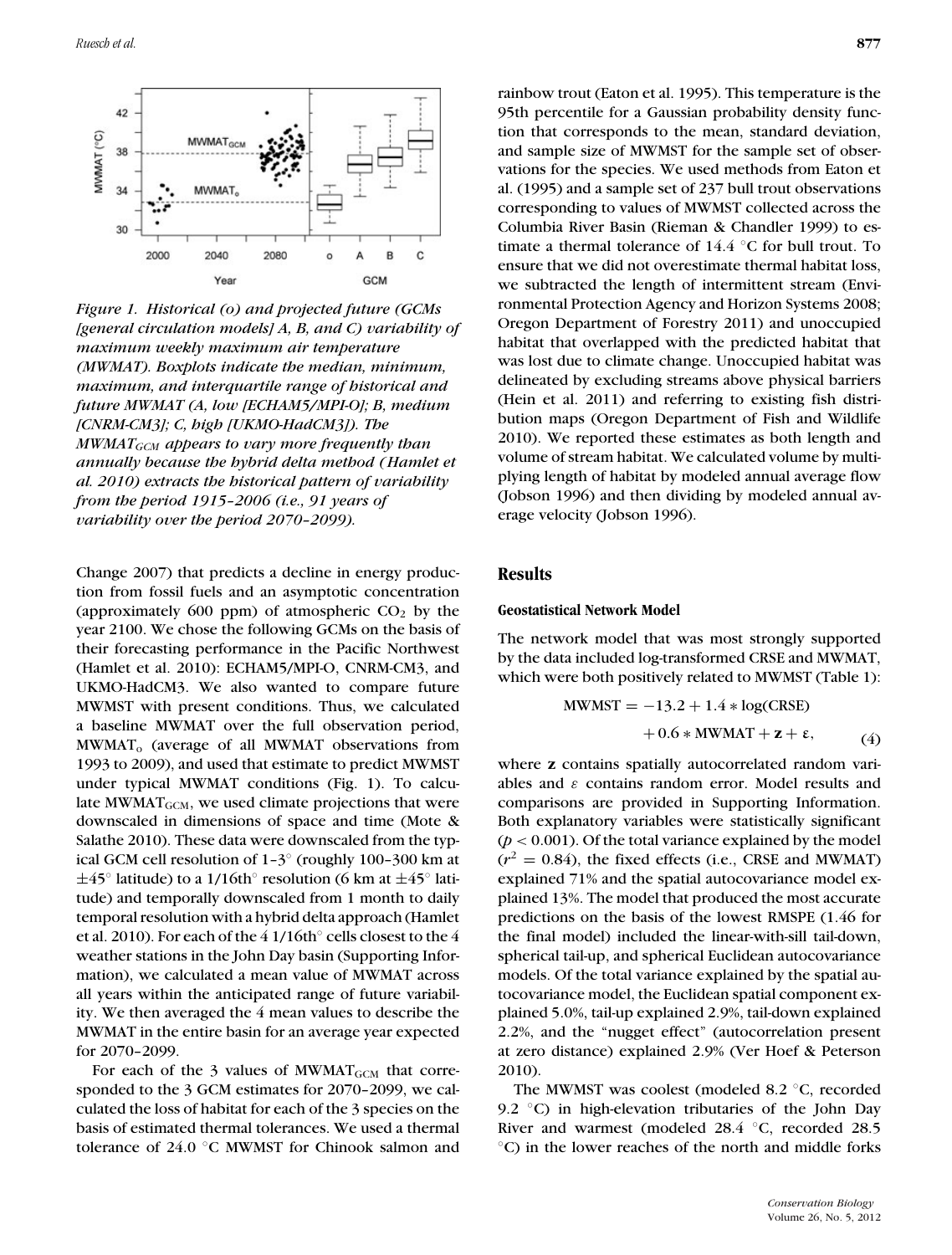

and throughout the lower main stem (Fig. 2a). Between warm and cool summers, MWMST shifted a maximum of 2.3  $\degree$ C for 1993–2009 at any given location (shift of 3.8  $\degree$ C MWMAT). The warmest class of modeled stream temperature ( $>$ 24 °C MWMST) (Fig. 2a) was in stream reaches above the thermal tolerance for rainbow trout and Chinook salmon for an average year between 1993 and 2009.

# **Projecting Climate-Driven Changes in Thermal Habitat**

The MWMAT<sub>GCM</sub> increased by an estimated 5.0  $\degree$ C (on the basis of a 3-GCM ensemble average) by 2070–2099. The geostatistical network model predicted this change in air temperature would result in a change in stream temperature of 3.0 ◦C MWMST (Fig. 2b). The main-stem reaches of the John Day River lost the most thermal habitat because their thermal gradients were gradual (i.e., small changes in stream temperature can cause dramatic losses of thermal habitat as shown by the shift of the warmest MWMST class along the main stem and north and middle forks in Fig. 2). By comparison, headwater reaches were projected to lose less thermal habitat (i.e., MWMST analogues were closer in headwater streams).

The length of thermal habitat for rainbow trout was estimated to decline the most (332–1430 km) for anadromous rainbow trout. Resident rainbow trout habitat was more extensive, but results specific to these fish are not reported here. The length of thermal habitat for bull trout was estimated to decline the least (102–154 km). However, as a percentage of the length of current thermal habitat, rainbow trout habitat was estimated to decline the least (10–43%) compared with bull trout (66–100%) because the present-day range of bull trout is restricted. A similar pattern resulted from calculating change in the volume of thermal habitat. However, the percent loss of thermal habitat by volume for all GCMs and salmonid species was markedly higher than the percent loss of thermal habitat by length. Thus, the proportion of pre-

**878** *Thermal Habitat for Salmonids*

*Figure 2. Modeled maximum weekly (a) historic (1993–2009) and (b) future (2070–2099) mean stream temperature (MWMST) (spatial model, see Table 1) for an average year on the basis of maximum weekly maximum air temperature (MWMAT) across all observation years. Predictions are based on an average of the 3 general circulation models that performed well ( Hamlet et al. 2010) for the Pacific Northwest. Prediction sites are in a network lattice, and sites are spaced at 2 km intervals.*

dicted habitat loss in high-volume reaches was greater than low-volume headwater reaches.

The volume of thermal habitat in upstream reaches was small compared with that which would be lost due to unsuitable temperatures in high-volume downstream reaches (Fig. 3). Calculations of relative volume lost were 34%, 50%, and 7% higher than calculations of length lost for Chinook salmon, rainbow trout, and bull trout, respectively (Fig. 4). This pattern was more apparent when we disaggregated projected habitat losses into main-stem and tributary reaches (Fig. 4). On the upper main stem, the loss of habitat by volume for rainbow trout increased by a factor of 0.5 relative to the loss of habitat by length and increased by a factor of 4.0 in tributaries (Table 2). Results for north fork rainbow trout were similarly sensitive to unit of measure; loss of thermal habitat increased by a factor of 0.6 in main-stem reaches and by 2.4 in tributaries (Table 2).

## **Discussion**

Climate change will likely have large negative effects on cold-water fish species in many parts of the world (Poff et al. 2002; Heino et al. 2009). Our stream-temperature model projected losses of thermal habitat from 10% to 100%, depending on the species, climate change projection, and unit of measure. Eaton and Scheller (1996) used the same thermal-tolerance measure we used and a climate change scenario in which atmospheric  $CO<sub>2</sub>$  concentrations double, and estimated that thermal habitat declined approximately 50% for cool and cold-water fish species across the conterminous United States. Steen et al. (2010) modeled land-use and climate change effects on fish assemblages in the Muskegon River, Michigan (U.S.A.), and estimated large range expansions of warmwater species (up to 276%) and large range contractions of cold-water species (likely extirpation of brook trout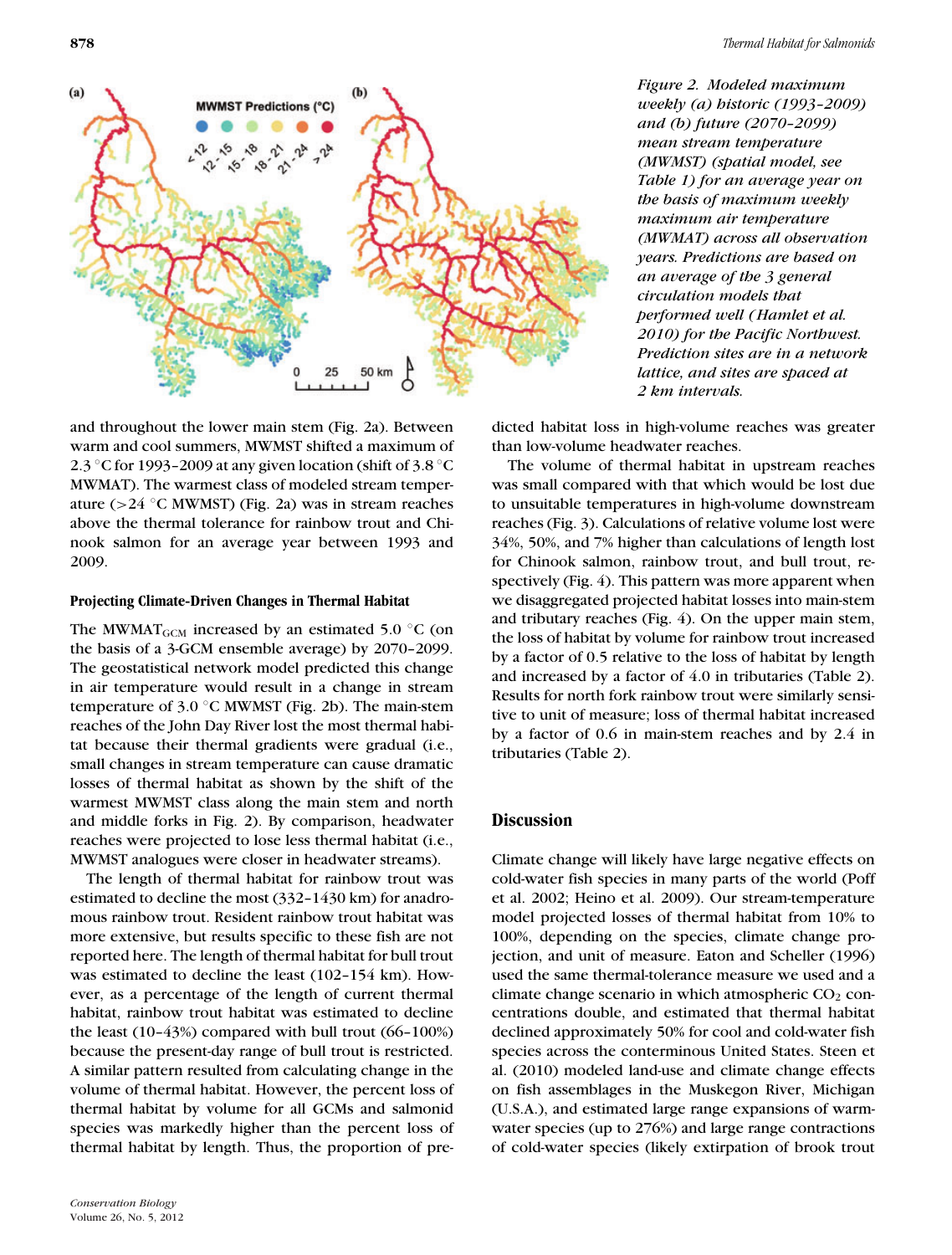

Loss volume (percent of formerly suitable)

*Figure 3. Projected loss of thermal habitat in the John Day River network by 2070–2099*

and 80% decline in rainbow trout) over the next century. Similarly, Battin et al. (2007) linked climate, land use, and population models for the salmon in the Snohomish River basin, Washington, and predicted up to 91% of salmon returns falling below a low-abundance threshold (identi-





*Figure 4. Percent historical thermal habitat projected to be lost for 3 species by length (L) and volume (V) within main-stem reaches (MS), tributaries (TRB), and MS and TRB combined (ALL) throughout the John Day basin for an average year (on the basis of maximum weekly maximum air temperature across all years between 2070 and 2099). The general circulation models (GCM) on which the estimates are based are an average of the 3 GCMs in this study (ECHAM5/MPI-O, CNRM-CM3, and UKMO-HadCM3).*

*under the A1B greenhouse gas emissions scenario by general circulation model (ECHAM5*/*MPI-O, CNRM-CM3, and UKMO-HadCM3) and species. Length of habitat loss (top number set) is reported in kilometers and volume of habitat loss (bottom number set) is in millions of cubic meters.*

fied by the Snohomish River Basin Salmon Conservation Plan) by 2050.

Results of previous research on losses of salmonid habitat due to present-day warming are consistent with our results. For example, catch rates for brown trout (*Salmo*

> *Conservation Biology* Volume 26, No. 5, 2012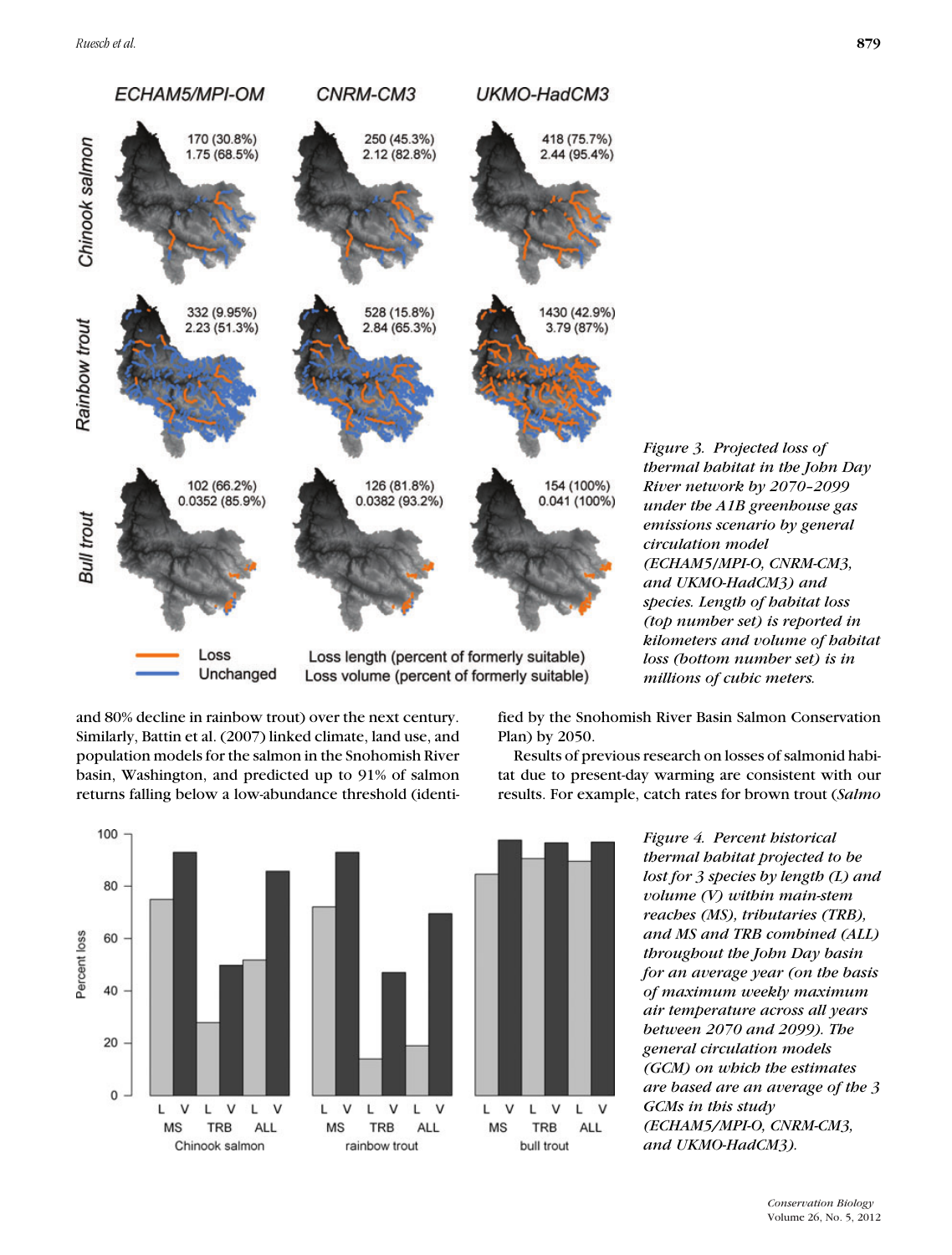| <b>Species</b>    | <i>Channel</i><br>size <sup>a</sup> | $Subbasin^b$         |                      |             |                               |            |                             |                    |                      |                      |                      |
|-------------------|-------------------------------------|----------------------|----------------------|-------------|-------------------------------|------------|-----------------------------|--------------------|----------------------|----------------------|----------------------|
|                   |                                     | Lower main stem      |                      | Middle fork |                               | North fork |                             | South fork         |                      | Upper main stem      |                      |
|                   |                                     | $%$ loss<br>(length) | $%$ loss<br>(volume) | $%$ loss    | $%$ loss<br>(length) (volume) | $%$ loss   | % loss<br>(length) (volume) | % loss<br>(length) | $%$ loss<br>(volume) | $%$ loss<br>(length) | $%$ loss<br>(volume) |
| Chinook salmon    |                                     |                      |                      |             |                               |            |                             |                    |                      |                      |                      |
|                   | <b>MS</b>                           |                      |                      | 90          | 97                            | 60         | 88                          | 100                | 100                  | 67                   | 92                   |
|                   | <b>TRB</b>                          |                      |                      | 13          | 24                            | 44         | 62                          |                    |                      |                      | 8                    |
|                   | ALL                                 |                      |                      | 45          | 88                            | 50         | 78                          | 100                | 100                  | 47                   | 86                   |
| Rainbow trout     |                                     |                      |                      |             |                               |            |                             |                    |                      |                      |                      |
|                   | MS                                  |                      |                      | 91          | 97                            | 56         | 87                          | 100                | 100                  | 63                   | 92                   |
|                   | <b>TRB</b>                          | 26                   | 57                   | 13          | 41                            | 14         | 48                          |                    | 33                   |                      | 34                   |
|                   | ALL                                 | 26                   | 57                   | 22          | 76                            | 17         | 65                          | 26                 | 88                   | 13                   | 72                   |
| <b>Bull trout</b> |                                     |                      |                      |             |                               |            |                             |                    |                      |                      |                      |
|                   | <b>MS</b>                           |                      |                      |             |                               | 80         | 96                          |                    |                      | 88                   | 98                   |
|                   | <b>TRB</b>                          |                      |                      | 100         | 100                           | 100        | 100                         |                    |                      | 80                   | 93                   |
|                   | ALL                                 |                      |                      | 100         | 100                           | 97         | 99                          |                    |                      | 82                   | 95                   |

**Table 2. Percent loss of thermal habitat in the John Day River by species, channel size, subbasin, and unit of measure (i.e., length and volume) projected by 2100 (an average year during the period 2070–2099).**

*aAbbreviations: MS, main stem; TRB, tributary; ALL, aggregated.*

*bProjections are based on averaged temperature projections from 3 general circulation models run for a midrange greenhouse gas emissions scenario. When no data exist (e.g., most of the lower main stem for most species), no thermal habitat exists during the summer.*

*trutta*) decreased by 67% from 1978 to 2002 in lowelevation streams in the Swiss Alps due to an increase in the incidence of temperature-dependent proliferative kidney disease (Hari et al. 2006). In a Welsh river, abundances of brown trout and Atlantic salmon (*Salmo salar*) declined by 50% and 67%, respectively, between 1985 and 2004, and the decline was likely due to hotter, drier summers (Clews et al. 2010). The authors of these studies did not account for spatial autocorrelation in stream networks. Isaak et al. (2010) used a network geostatistical model to predict present-day rates of warming of summer stream temperatures in the Boise River basin, Idaho (U.S.A.), which is hydrologically similar to the north and middle forks of the John Day River. On the basis of increases in stream temperature resulting from climate change and fire, they found an 11–22% loss of habitat length for bull trout from 1993 to 2006 (rainbow trout estimates ranged from 6% gain to 2% loss).

We acknowledge our model's potential limitations. The thermal tolerances we used described approximately the spatially extensive occurrences of each species, and there are potential incongruences between the scale at which thermal tolerances were derived and the scale at which stream temperatures were measured and modeled. Thermal tolerances for rainbow trout and Chinook salmon were derived from a national database, and the thermal tolerance for bull trout was derived from records from the Columbia River basin. Thus, each species may be more or less sensitive to finer resolution variation of thermal habitat (e.g., cold-water upwelling, thermal stratification in deep pools) than could be incorporated into our model. Finer resolution information on thermal tolerances could be obtained by applying confidence intervals reported in Eaton et al. (1995), comparing range estimates to spatially continuous observations of fish (Torgersen et al. 2006), and investigating the role of thermal refugia in habitat selection (Torgersen et al. 1999).

Rainbow trout and Chinook salmon are expected to be substantially affected by increasing temperatures, but not to the same degree as bull trout, which require colder temperatures (Rieman & Chandler 1999). Although our results show the likely persistence of rainbow trout and Chinook salmon, their habitat will likely be greatly reduced within the John Day basin. Conservation and restoration-based management, including stream and riparian restoration, may help minimize the loss of thermal habitat for salmonids in the John Day River. For instance, throughout the Pacific Northwest, the loss of riparian vegetation is linked to elevated water temperatures (e.g., Li et al. 1994; Chen et al. 1998), and efforts to reestablish riparian vegetation for salmon continue (e.g., Kauffman et al. 1997; Beechie & Bolton 1999). Such efforts include the reduction of cattle grazing in riparian areas in an effort to allow woody riparian vegetation to recover, thereby providing shade that reduces stream temperature. Additionally, salmonid survival increases with increased channel complexity (Quinn & Peterson 1996); thus, increasing complexity in future habitat and upstream refugia could reduce species' stress. The most effective and costeffective management actions rely on highly precise models and the most robust climate forecasts available. Our use of a highly accurate model of stream temperature provides data and methods for assessing the relative sensitivity of different parts of a basin to climate-induced warming, the relative vulnerability of different species within the basin, and information on where management efforts may be most effective for protecting salmonids in the future.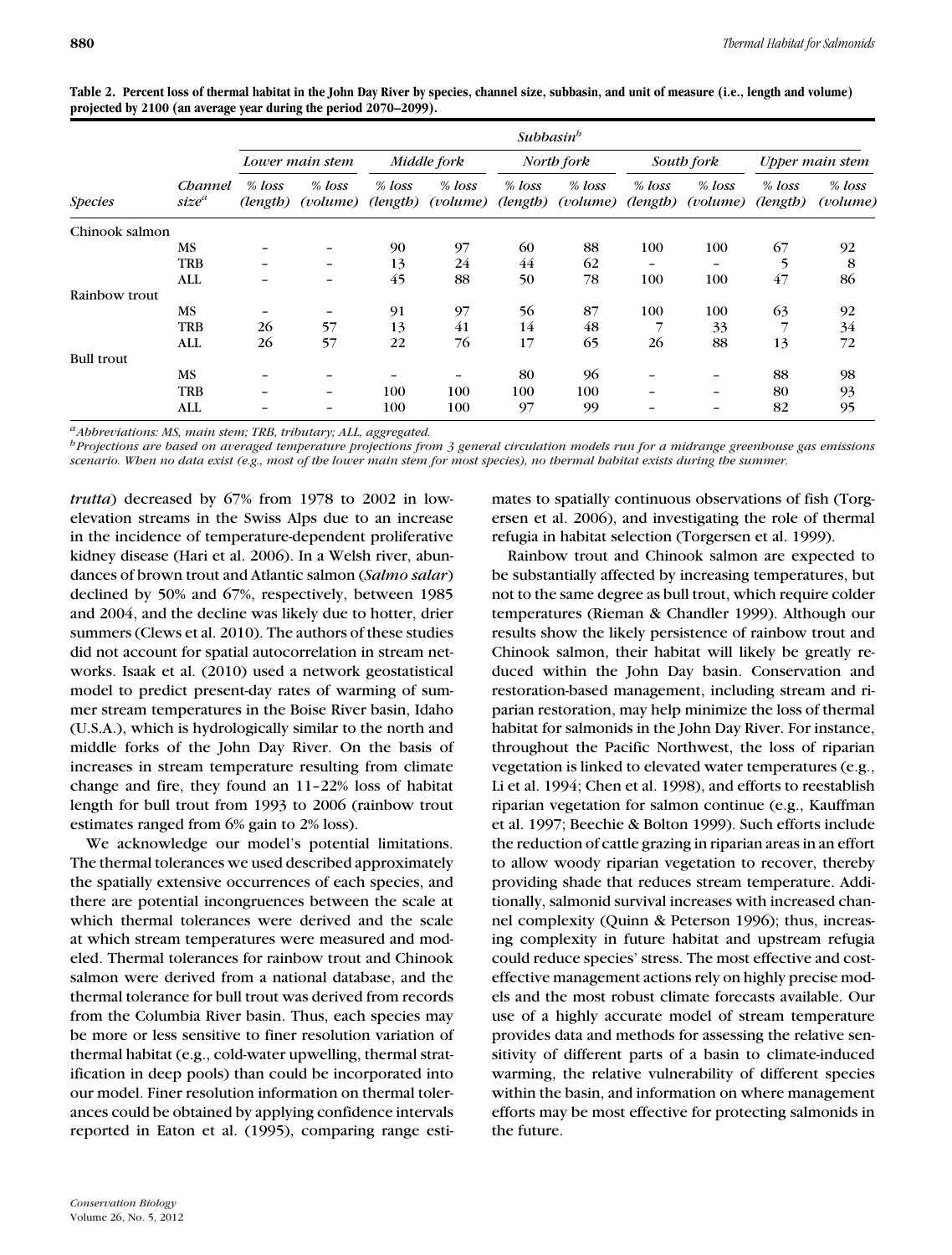# **Acknowledgments**

This work was supported by the U.S. Environmental Protection Agency Science to Achieve Results (STAR) Program (grant 833834 to J.D.O., J.J.L., and C.E.T.). We thank T. Pool and L. Kuehne for collecting additional stream temperature data; D. Isaak, B. Rieman, D. Nagel, and the Boise Stream Temperature Modeling and Monitoring group for conceptual stream temperature and technical assistance; E. Salathe and M. McGuire Elsner at the Climate Impacts Group for providing projected future climate data; members of the Landscape Ecology and Conservation Lab and Fire and Mountain Ecology Lab for their thoughtful comments; J. Ver Hoef for sharing the statistical code used to fit geostatistical models for stream networks; C. Jordan (Northwest Fisheries Science Center, National Oceanic and Atmospheric Administration) and the Integrated Status and Effectiveness Monitoring Program (Bonneville Power Administration, Environment, Fish and Wildlife project 2003-017-00) for providing data and field equipment the U.S. Geological Survey, Forest and Rangeland Ecosystem Science Center for field support; the Spatial Stats for Streams Working Group supported by the National Center for Ecological Analysis and Synthesis, a center funded by the National Science Foundation (grant EF-0553768), the University of California, Santa Barbara, and the State of California; and M. Elam for field assistance. Any use of trade, product, or firm names is for descriptive purposes only and does not imply endorsement by the U.S. government.

# **Supporting Information**

A map of the study area (Appendix S1), table of all candidate models (Appendix S2), and description of the geostatistical model (Appendix S3) are available online. The authors are responsible for the content and functionality of these materials. Queries (other than absence of the material) should be directed to the corresponding author.

#### **Literature Cited**

- Battin, J., M. W. Wiley, M. H. Ruckelshaus, R. N. Palmer, E. Korb, K. K. Bartz, and H. Imaki. 2007. Projected impacts of climate change on salmon habitat restoration. Proceedings of the National Academy of Sciences **104:**6720–6725.
- Beechie, T., and S. Bolton. 1999. An approach to restoring salmonid habitat-forming processes in Pacific Northwest watersheds. Fisheries **24:**6–15.
- Buckland, S. T., K. P. Burnham, and N. H. Augustin. 1997. Model selection: an integral part of inference. Biometrics **53:**603–618.
- Burnham, K. P., and D. R. Anderson. 2002. Model selection and multimodel inference: a practical information-theoretic approach. Springer, New York.
- Caissie, D. 2006. The thermal regime of rivers: a review. Freshwater Biology **51:**1389–1406.
- Carmichael, R., G. Claire, S. Seals, S. Onjukka, J. Ruzycki, and W. Wilson. 2001. John Day basin spring Chinook salmon escapement

and productivity monitoring. Fish Research Project Oregon. Bonneville Power Administration, U.S. Department of Energy, Portland, Oregon.

- Chen, Y. D., R. F. Carsel, S. C. McCutcheon, and W. L. Nutter. 1998. Stream temperature simulation of forested riparian areas: I. Watershed-scale model development. Journal of Environmental Engineering **124:**304–315.
- Clews, E., I. Durance, I. P. Vaughan, and S. J. Ormerod. 2010. Juvenile salmonid populations in a temperate river system track synoptic trends in climate. Global Change Biology **16:**3271–3283.
- Cooper, S. D., L. Barmuta, O. Sarnelle, K. Kratz, and S. Diehl. 1997. Quantifying spatial heterogeneity in streams. Journal of the North American Benthological Society **16:**174–188.
- Crozier, L. G., A. P. Hendry, P. W. Lawson, T. P. Quinn, N. J. Mantua, J. Battin, R. G. Shaw, and R. B. Huey. 2008. Potential responses to climate change in organisms with complex life histories: evolution and plasticity in Pacific salmon. Evolutionary Applications **1:**252–270.
- Dunham, J., G. Chandler, B. Rieman, and D. Martin. 2005. Measuring stream temperature with digital data loggers: a user's guide. U.S. Forest Service, Rocky Mountain Research Station, Fort Collins, Colorado.
- Dunham, J., B. Rieman, and G. Chandler. 2003. Influences of temperature and environmental variables on the distribution of bull trout within streams at the southern margin of its range. North American Journal of Fisheries Management **23:**894–904.
- Eaton, J. G., J. H. McCormick, B. E. Goodno, D. G. O'Brien, H. G. Stefany, M. Hondzo, and R. M. Scheller. 1995. A field informationbased system for estimating fish temperature tolerances. Fisheries **20:**10–18.
- Eaton, J. G., and R. M. Scheller. 1996. Effects of climate warming on fish thermal habitat in streams of the United States. Limnology and Oceanography **41:**1109–1115.
- Ebersole, J. L., W. J. Liss, and C. A. Frissell. 2001. Relationship between stream temperature, thermal refugia and rainbow trout *Oncorhynchus mykiss* abundance in arid-land streams in the northwestern United States. Ecology of Freshwater Fish **10:**1–10.
- Environmental Protection Agency and Horizon Systems. 2008. National hydrography dataset plus (NHDPlus). Environmental Protection Agency, Washington, D.C., and Horizon Systems, Herndon, Virginia. Available from http://www.horizon-systems.com/nhdplus/ (accessed April 2010).
- ESRI (Environmental Systems Research Institute). 2009. ArcGIS. Version 9.3.1. ESRI, Redlands, California.
- Ganio, L. M., C. E. Torgersen, and R. E. Gresswell. 2005. A geostatistical approach for describing spatial pattern in stream networks. Frontiers in Ecology and the Environment **3:**138–144.
- Hamlet, A. F., et al. 2010. Final report for the Columbia Basin Climate Change Scenarios project. University of Washington, Climate Impacts Group, Seattle, Washington, DC.
- Hari, R. E., D. M. Livingstone, R. Siber, P. Burkhardt-Holm, and H. Guttinger. 2006. Consequences of climatic change for water temperature and brown trout populations in Alpine rivers and streams. Global Change Biology **12:**10–26.
- Hein, C. L., G. Ohlund, and G. Englund. 2011. Dispersal through stream networks: modelling climate-driven range expansions of fishes. Diversity and Distributions **17:**641–651.
- Heino, J., R. Virkkala, and H. Toivonen. 2009. Climate change and freshwater biodiversity: detected patterns, future trends and adaptations in northern regions. Biological Reviews **84:**39–54.
- Horizon Systems. 2008. NHDPlus catchment attribute allocation and accumulation tool (CA3T). Version 1.017. Horizon Systems, Herndon, Virginia. Available from http://www.horizonsystems.com/nhdplus/tools.php (accessed April 2010).
- Isaak, D. J., C. H. Luce, B. E. Rieman, D. E. Nagel, E. E. Peterson, D. L. Horan, S. Parkes, and G. L. Chandler. 2010. Effects of climate change and wildfire on stream temperatures and salmonid thermal habitat in a mountain river network. Ecological Applications **20:**1350–1371.